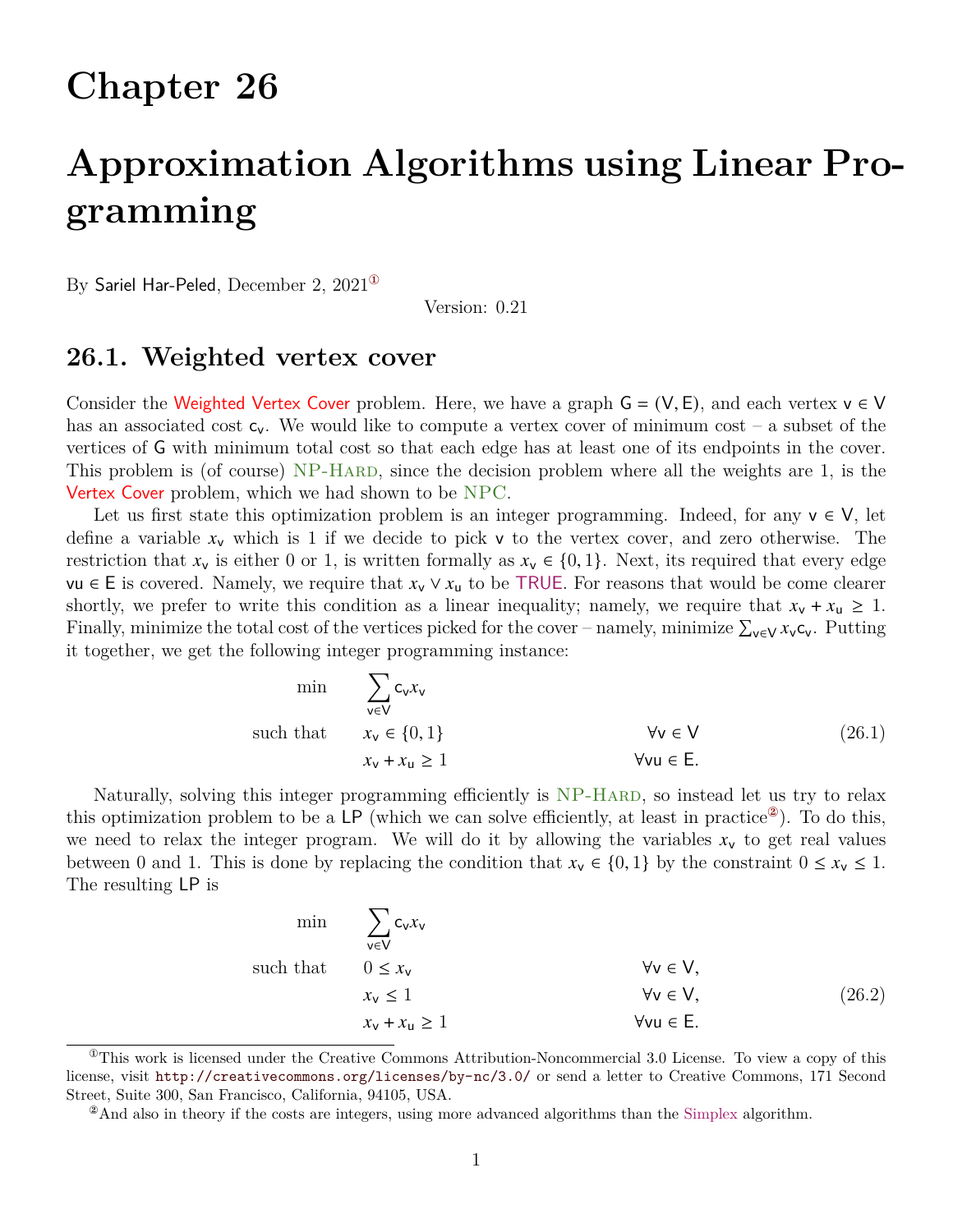So, consider the optimal solution to this LP, assigning value  $\widehat{x_v}$  to the variable  $X_v$ , for all  $v \in V$ . As such, the optimal value of the LP solution is

$$
\widehat{\alpha} = \sum_{v \in V} c_v \widehat{x_v}.
$$

Similarly, let the optimal integer solution to integer program (IP) [Eq. \(26.1\)](#page-0-2) denoted by  $x_v^I$  $\frac{I}{v}$ , for all  $v \in V$ and  $\alpha^I$ , respectively. Note, that any feasible solution for the IP of [Eq. \(26.1\),](#page-0-2) is a feasible solution for the LP of Eq.  $(26.2)$ . As such, we must have that

$$
\widehat{\alpha} \leq \alpha^I,
$$

where  $\alpha^I$  is the value of the optimal solution.

So, what happened? We solved the relaxed optimization problem, and got a fractional solution (i.e., values of  $\hat{x_v}$  can be fractions). On the other hand, the cost of this fractional solution is better than the optimal cost. So, the natural question is how to turn this fractional solution into a (valid!) integer solution. This process is known as *rounding*.

To this end, it is beneficial to consider a vertex v and its fractional value  $\hat{x_v}$ . If  $\hat{x_v} = 1$  then we definitely want to put it into our solution. If  $\widehat{x_v} = 0$  then the LP consider this vertex to be useless, and we really do not want to use it. Similarly, if  $\hat{x_v} = 0.9$ , then the LP considers this vertex to be very useful (0.9 useful to be precise, whatever this "means"). Intuitively, since the LP puts its money where its belief is (i.e.,  $\hat{\alpha}$  value is a function of this "belief" generated by the LP), we should trust the LP values as a guidance to which vertices are useful and which are not. Which brings to forefront the following idea: Lets pick all the vertices that are above a certain threshold of usefulness according to the LP solution. Formally, let

$$
S = \left\{ \mathsf{v} \mid \widehat{x_{\mathsf{v}}} \ge 1/2 \right\}.
$$

We claim that  $S$  is a valid vertex cover, and its cost is low.

Indeed, let us verify that the solution is valid. We know that for any edge vu, it holds

$$
\widehat{x_{\mathsf{v}}} + \widehat{x_{\mathsf{u}}} \geq 1.
$$

Since  $0 \leq \widehat{x_v} \leq 1$  and  $0 \leq \widehat{x_u} \leq 1$ , it must be either  $\widehat{x_v} \geq 1/2$  or  $\widehat{x_u} \geq 1/2$ . Namely, either  $v \in S$  or  $u \in S$ , or both of them are in  $S$ , implying that indeed  $S$  covers all the edges of  $G$ .

As for the cost of  $S$ , we have

$$
\mathsf{c}_S = \sum_{\mathsf{v}\in S} \mathsf{c}_\mathsf{v} = \sum_{\mathsf{v}\in S} 1\cdot \mathsf{c}_\mathsf{v} \leq \sum_{\mathsf{v}\in S} 2\widehat{x_\mathsf{v}}\cdot \mathsf{c}_\mathsf{v} \leq 2\sum_{\mathsf{v}\in \mathsf{V}} \widehat{x_\mathsf{v}} \mathsf{c}_\mathsf{v} = 2\widehat{\alpha} \leq 2\alpha^I,
$$

since  $\widehat{x_v} \geq 1/2$  as  $v \in S$ .

Since  $\alpha^I$  is the cost of the optimal solution, we got the following result.

**Theorem 26.1.1.** *The* Weighted Vertex Cover *problem can be* 2*-approximated by solving a single* LP*. Assuming computing the* LP *takes polynomial time, the resulting approximation algorithm takes polynomial time.*

What lessons can we take from this example? First, this example might be simple, but the resulting approximation algorithm is non-trivial. In particular, I am not aware of any other 2-approximation algorithm for the weighted problem that does not use LP. Secondly, the *relaxation* of an optimization problem into a LP provides us with a way to get some insight into the problem in hand. It also hints that in interpreting the values returned by the LP, and how to use them to do the rounding, we have to be creative.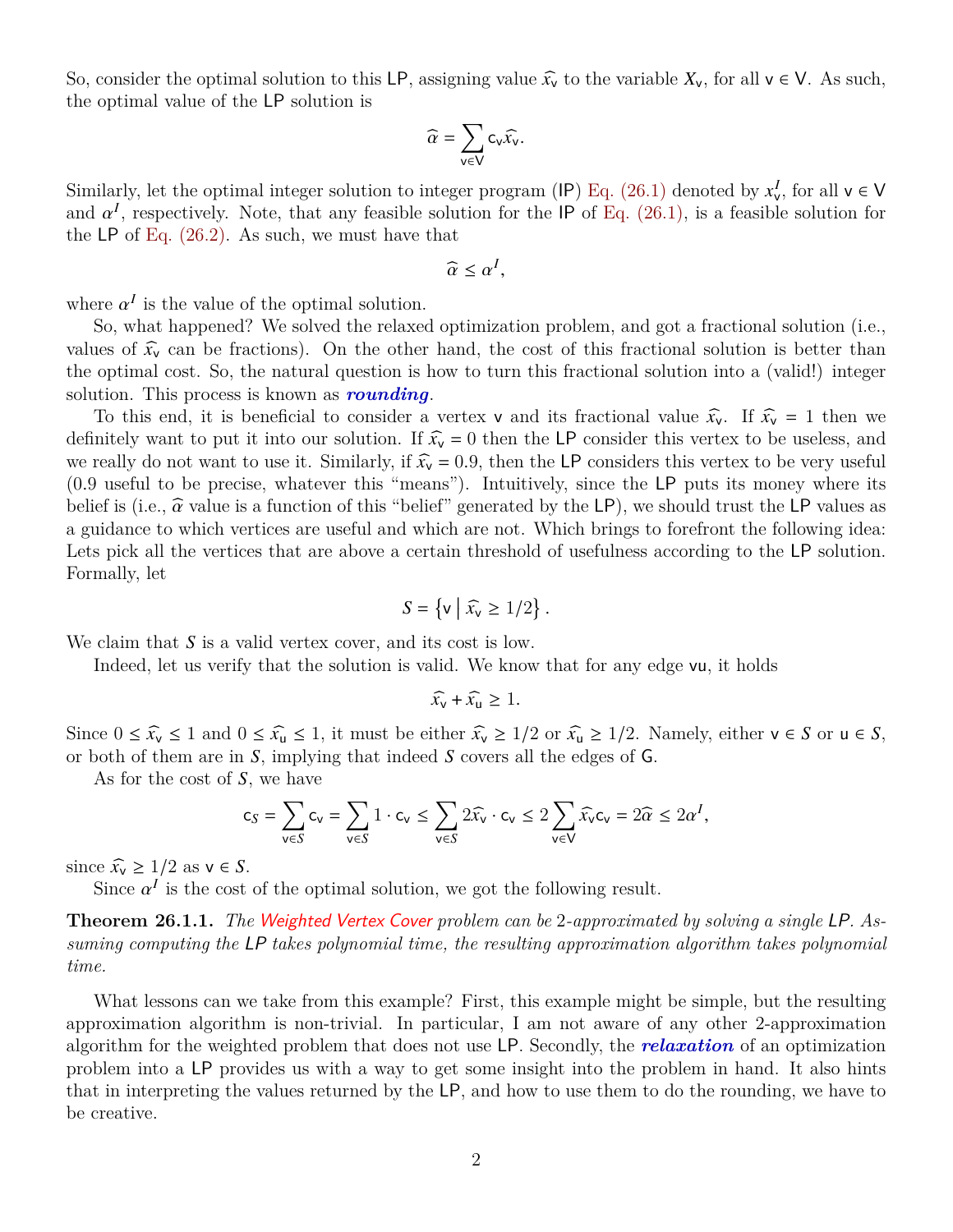## **26.2. Revisiting Set Cover**

In this section, we are going to revisit the **Set Cover** problem, and provide an approximation algorithm for this problem. This approximation algorithm would not be better than the greedy algorithm we already saw, but it would expose us to a new technique that we would use shortly for a different problem.

#### **Set Cover**

| <b>Instance</b> : $(S, \mathcal{F})$                                                                   |
|--------------------------------------------------------------------------------------------------------|
| $S$ - a set of <i>n</i> elements                                                                       |
| $\mathcal{F}$ - a family of subsets of S, s.t. $\bigcup_{X \in \mathcal{F}} X = S$ .                   |
| <b>Question:</b> The set $X \subseteq F$ such that X contains as few sets as possible, and X covers S. |

As before, we will first define an IP for this problem. In the following IP, the second condition just states that any  $s \in s$ , must be covered by some set.

min 
$$
\alpha = \sum_{U \in \mathcal{F}} x_U
$$
,  
s.t.  $x_U \in \{0, 1\}$   
 $\sum_{U \in \mathcal{F}, s \in U} x_U \ge 1$   $\forall U \in \mathcal{F},$   
 $\forall s \in S.$ 

Next, we relax this IP into the following LP.

$$
\begin{aligned}\n\min \qquad & \alpha = \sum_{U \in \mathcal{F}} x_U, \\
& 0 \le x_U \le 1 \\
& \sum_{U \in \mathcal{F}, s \in U} x_U \ge 1\n\end{aligned}\n\qquad\qquad \forall U \in \mathcal{F},
$$
\n
$$
\forall s \in S.
$$

As before, consider the optimal solution to the LP:  $\forall U \in \mathcal{F}$ ,  $\widehat{x_U}$ , and  $\widehat{\alpha}$ . Similarly, let the optimal solution to the IP (and thus for the problem) be:  $\forall U \in \mathcal{F}, x_t^1$  $\iota_U^I$ , and  $\alpha^I$ . As before, we would try to use the LP solution to guide us in the rounding process. As before, if  $\widehat{x_U}$  is close to 1 then we should pick U to the cover and if  $\widehat{x_U}$  is close to 0 we should not. As such, its natural to pick  $U \in \mathcal{F}$  into the cover by randomly choosing it into the cover with **probability**  $\widehat{x_U}$ . Consider the resulting family of sets  $\widehat{S}$ . Let  $Z_s$  be an indicator variable which is one if  $S \in \mathcal{G}$ . We have that the cost of  $\mathcal{G}$  is  $\sum_{S \in \mathcal{F}} Z_S$ , and the expected cost is

$$
\mathbb{E}\left[\text{cost of } \mathcal{G}\right] = \mathbb{E}\left[\sum_{S \in \mathcal{F}} Z_S\right] = \sum_{S \in \mathcal{F}} \mathbb{E}\left[Z_S\right] = \sum_{S \in \mathcal{F}} \mathbb{P}\left[S \in \mathcal{G}\right] = \sum_{S \in \mathcal{F}} \widehat{x_S} = \widehat{\alpha} \le \alpha^I. \tag{26.3}
$$

As such, in expectation, G is not too expensive. The problem, of course, is that G might fail to cover some element  $s \in S$ . To this end, we repeat this algorithm

<span id="page-2-0"></span>
$$
m = 10 \lceil \lg n \rceil = O(\log n)
$$

times, where  $n = |S|$ . Let  $\mathcal{G}_i$  be the random cover computed in the *i*th iteration, and let  $\mathcal{H} = \cup_i \mathcal{G}_i$ . We return  $H$  as the required cover.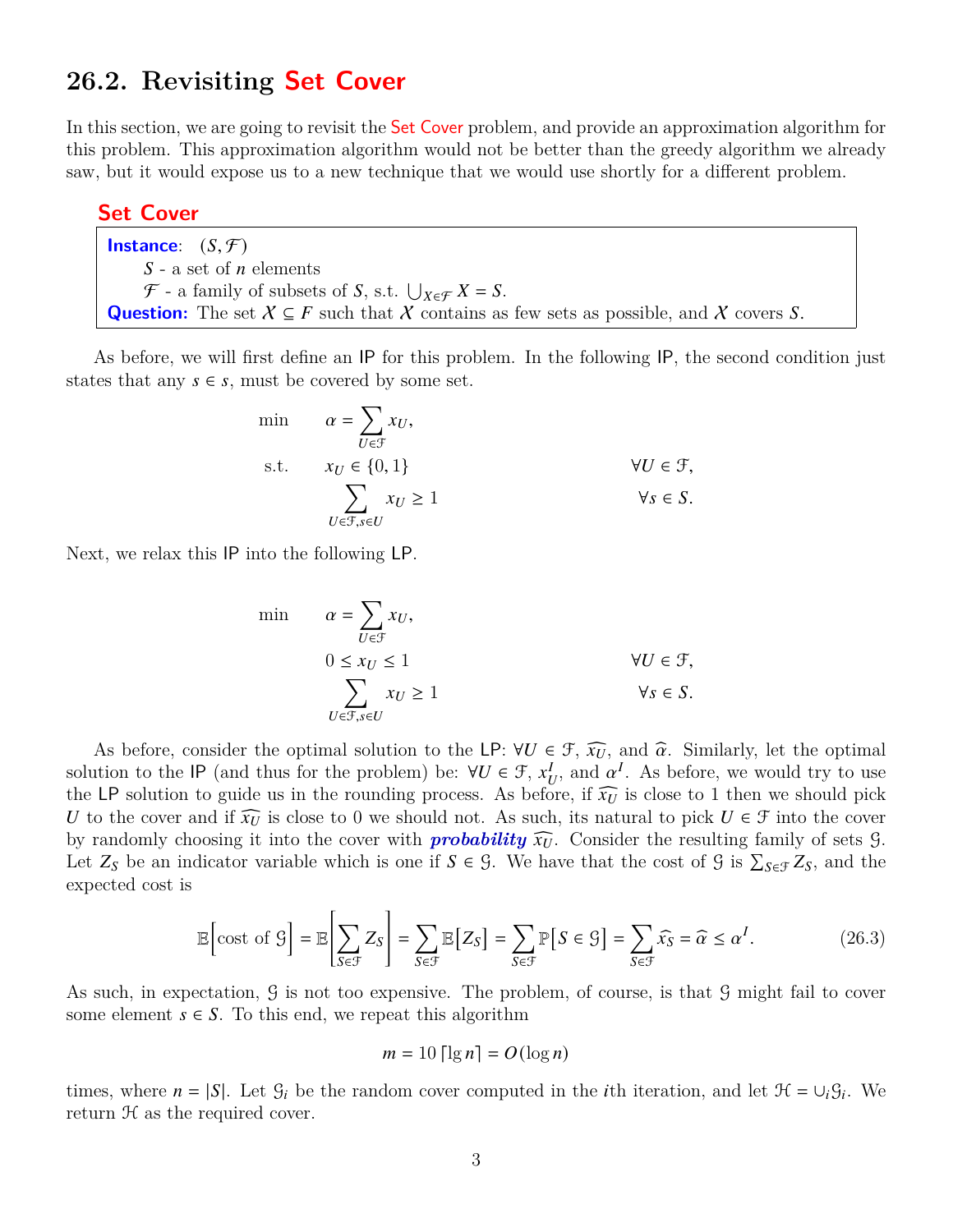**The solution**  $H$  **covers**  $S$ . For an element  $s \in S$ , we have that

<span id="page-3-0"></span>
$$
\sum_{U \in \mathcal{F}, s \in U} \widehat{x_U} \ge 1,\tag{26.4}
$$

and consider the probability that s is not covered by  $\mathcal{G}_i$ , where  $\mathcal{G}_i$  is the family computed in the *i*th iteration of the algorithm. Since deciding if the include each set U into  $\mathcal{G}_i$  is done independently for each set, we have that the probability that  $s$  is not covered is

$$
\mathbb{P}[s \text{ not covered by } \mathcal{G}_i] = \mathbb{P}[\text{ none of } U \in \mathcal{F}, \text{ such that } s \in U \text{ were picked into } \mathcal{G}_i]
$$
\n
$$
= \prod_{U \in \mathcal{F}, s \in U} \mathbb{P}[U \text{ was not picked into } \mathcal{G}_i]
$$
\n
$$
= \prod_{U \in \mathcal{F}, s \in U} (1 - \widehat{x_U})
$$
\n
$$
\leq \prod_{U \in \mathcal{F}, s \in U} \exp(-\widehat{x_U}) = \exp\left(-\sum_{U \in \mathcal{F}, s \in U} \widehat{x_U}\right)
$$
\n
$$
\leq \exp(-1) \leq \frac{1}{2},
$$

by Eq.  $(26.4)$ . As such, the probability that s is not covered in all m iterations is at most

$$
\left(\frac{1}{2}\right)^m < \frac{1}{n^{10}},
$$

since  $m = O(\log n)$ . In particular, the probability that one of the *n* elements of *S* is not covered by  $\mathcal H$  is at most  $n(1/n^{10}) = 1/n^9$ .

**Cost.** By [Eq. \(26.3\),](#page-2-0) in each iteration the expected cost of the cover computed is at most the cost of the optimal solution (i.e.,  $\alpha^I$ ). As such the expected cost of the solution computed is

$$
c_{\mathcal{H}} \leq \sum_i c_{B_i} \leq m\alpha^I = O\Big(\alpha^I \log n\Big).
$$

. Putting everything together, we get the following result.

**Theorem 26.2.1.** *By solving an* LP *one can get an*  $O(\log n)$ -approximation to set cover by a randomized *algorithm. The algorithm succeeds with high probability.*

## **26.3. Minimizing congestion**

Let G be a graph with *n* vertices, and let  $\pi_i$  and  $\sigma_i$  be two paths with the same endpoints  $v_i, u_i \in V(G)$ , for  $i = 1, \ldots, t$ . Imagine that we need to send one unit of flow from  $v_i$  to  $u_i$ , and we need to choose whether to use the path  $\pi_i$  or  $\sigma_i$ . We would like to do it in such a way that no edge in the graph is being used too much.

Definition 26.3.1. Given a set  $X$  of paths in a graph  $G$ , the *congestion* of  $X$  is the maximum number of paths in  $X$  that use the same edge.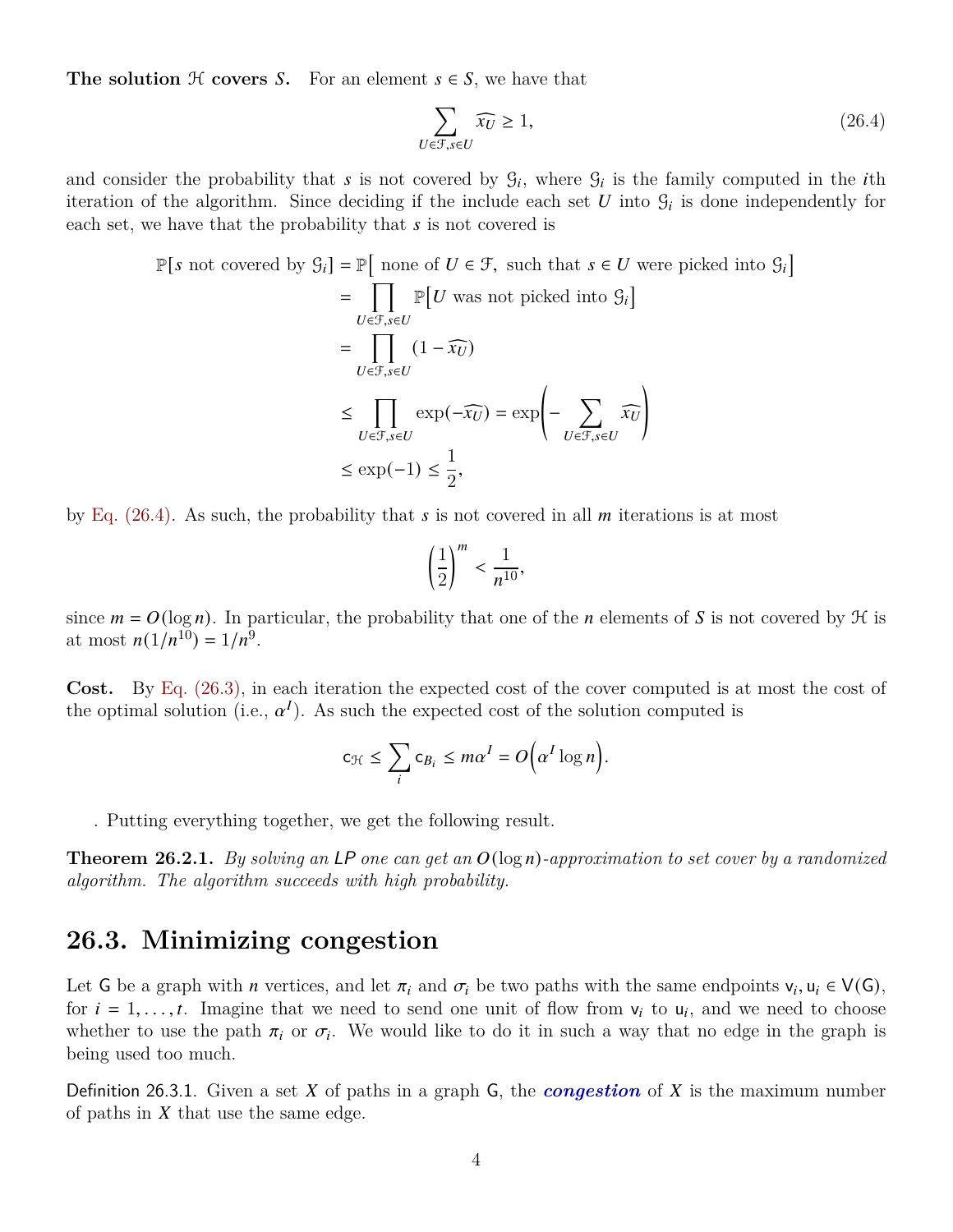Consider the following linear program:

min 
$$
w
$$
  
\ns.t.  $x_i \ge 0$   
\n $x_i \le 1$   
\n
$$
\sum_{e \in \pi_i} x_i + \sum_{e \in \sigma_i} (1 - x_i) \le w
$$
\n $i = 1, ..., t,$   
\n $\forall e \in E.$ 

Let  $\hat{x}_i$  be the value of  $x_i$  in the optimal solution of this LP, and let  $\hat{w}$  be the value of w in this solution. Clearly, the optimal congestion must be bigger than  $\hat{w}$ .

Let  $X_i$  be a random variable which is one with probability  $\hat{x}_i$ , and zero otherwise. If  $X_i = 1$  then we  $\pi$  to real the use  $\pi$  Clearly the conception of  $\alpha$  is use  $\pi$  to route from  $v_i$  to  $u_i$ , otherwise we use  $\sigma_i$ . Clearly, the congestion of **e** is

$$
Y_{\mathsf{e}} = \sum_{\mathsf{e} \in \pi_i} X_i + \sum_{\mathsf{e} \in \sigma_i} (1 - X_i).
$$

And in expectation

$$
\alpha_{\mathsf{e}} = \mathbb{E}[Y_{\mathsf{e}}] = \mathbb{E}\left[\sum_{\mathsf{e}\in\pi_{i}} X_{i} + \sum_{\mathsf{e}\in\sigma_{i}} (1 - X_{i})\right] = \sum_{\mathsf{e}\in\pi_{i}} \mathbb{E}[X_{i}] + \sum_{\mathsf{e}\in\sigma_{i}} \mathbb{E}[(1 - X_{i})]
$$

$$
= \sum_{\mathsf{e}\in\pi_{i}} \widehat{x}_{i} + \sum_{\mathsf{e}\in\sigma_{i}} (1 - \widehat{x}_{i}) \leq \widehat{w}.
$$

Using the Chernoff inequality, we have that

$$
\mathbb{P}\Big[Y_{\mathsf{e}} \ge (1+\delta)\alpha_{\mathsf{e}}\Big] \le \exp\left(-\frac{\alpha_{\mathsf{e}}\delta^2}{4}\right) \le \exp\left(-\frac{\widehat{\omega}\delta^2}{4}\right).
$$

(Note, that this works only if  $\delta < 2e - 1$ , see [Theorem 26.3.4\)](#page-5-0). Let  $\delta = \sqrt{\frac{400}{\epsilon}}$  $\frac{1}{\widehat{w}}$  $ln t$ . We have that

$$
\mathbb{P}[Y_{\mathsf{e}} \ge (1+\delta)\alpha_{\mathsf{e}}] \le \exp\left(-\frac{\delta^2 \widehat{w}}{4}\right) \le \frac{1}{t^{100}},
$$

which is very small. In particular, if  $t \geq n^{1/50}$  then all the edges in the graph do not have congestion larger than  $(1 + \delta)\hat{w}$ .

To see what this result means, let us play with the numbers. Let assume that  $t = n$ , and  $\hat{w} \ge \sqrt{n}$ . Then, the solution has congestion larger than the optimal solution by a factor of

$$
1+\delta = 1+\sqrt{\frac{20}{\widehat{w}}\ln t} \leq 1+\frac{\sqrt{20\ln n}}{n^{1/4}},
$$

which is of course extremely close to 1, if  $n$  is sufficiently large.

**Theorem 26.3.2.** *Given a graph with n* vertices, and *t* pairs of vertices, such that for every pair  $(s_i, t_i)$ *there are two possible paths to connect*  $s_i$  to  $t_i$ . Then one can choose for each pair which path to use, *such that the most congested edge, would have at most*  $(1 + \delta)$ opt*, where* opt *is the congestion of the optimal solution, and*  $\delta = \sqrt{\frac{20}{\hat{w}} \ln t}$ .